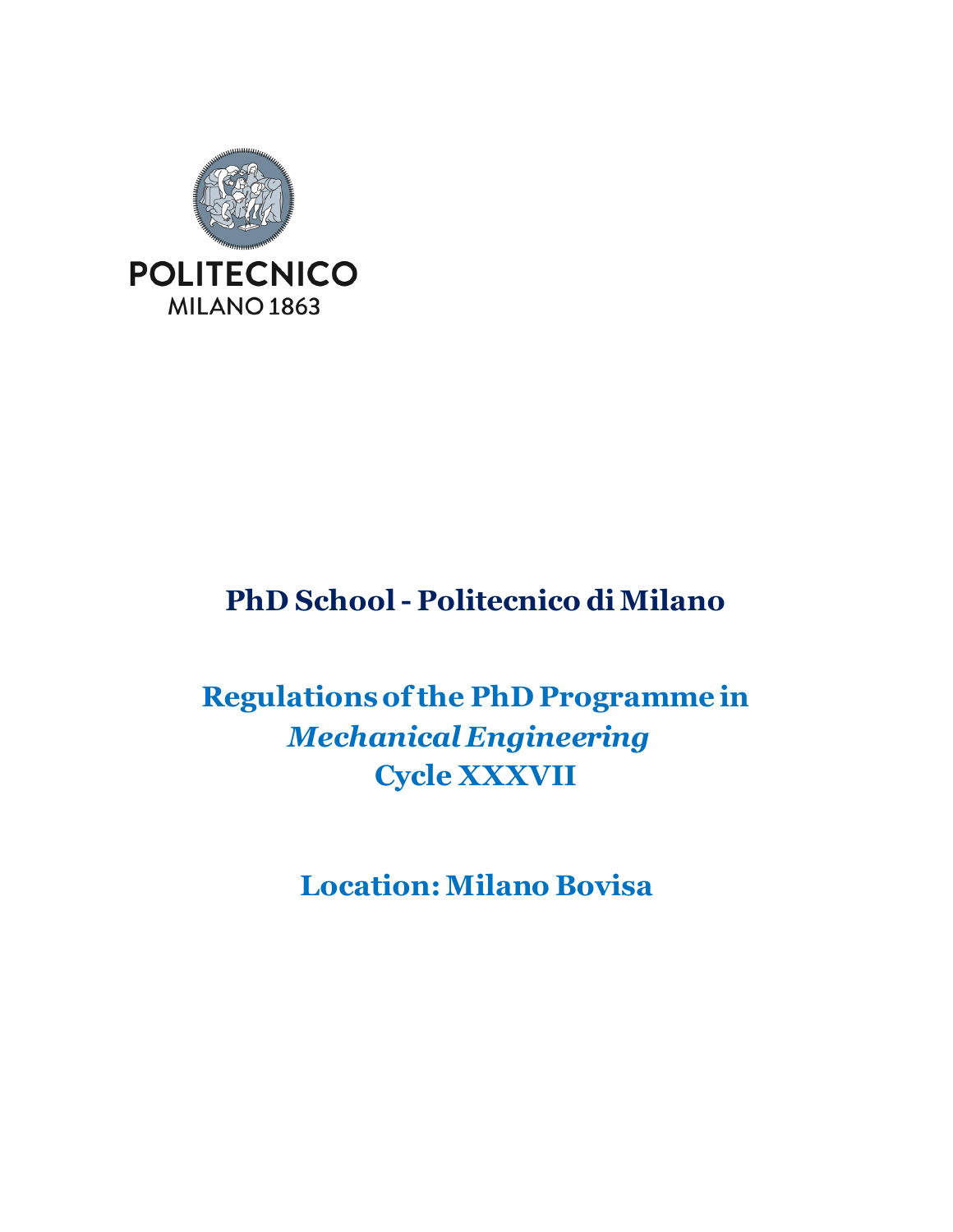## **1. General Information**

PhD School - Politecnico di Milano

PhD Programme: **Mechanical Engineering**

Course start: **November 2021**

Location of the PhD Programme: **Milano Bovisa**

Promoter Department: **Department of Mechanical Engineering**

Scientific Disciplinary Sectors: **ING-IND/12 (Mechanical and Thermal Measurements), ING-IND/13 (Applied Mechanics), ING-IND/14 (Mechanical Design and Machine Construction), ING-IND/15 (Design Methods for Industrial Engineering), ING-IND/16 (Manufacturing Technology and Systems), ING-IND/21 (Metallurgy).**

PhD School Website: **<http://www.polimi.it/phd>**

PhD Programme Website: **http://www.mecc.polimi.it/dottorato/**

Areas:

 $\mathbf{I}$ 

### **Area 1 - Advanced Materials and Smart Structures**

**Area 2- Sustainable Mobility**

**Area 3 - Engineering Design and Manufacturing for the Industry of the Future**

**Area 4 – MeccPhD International Track**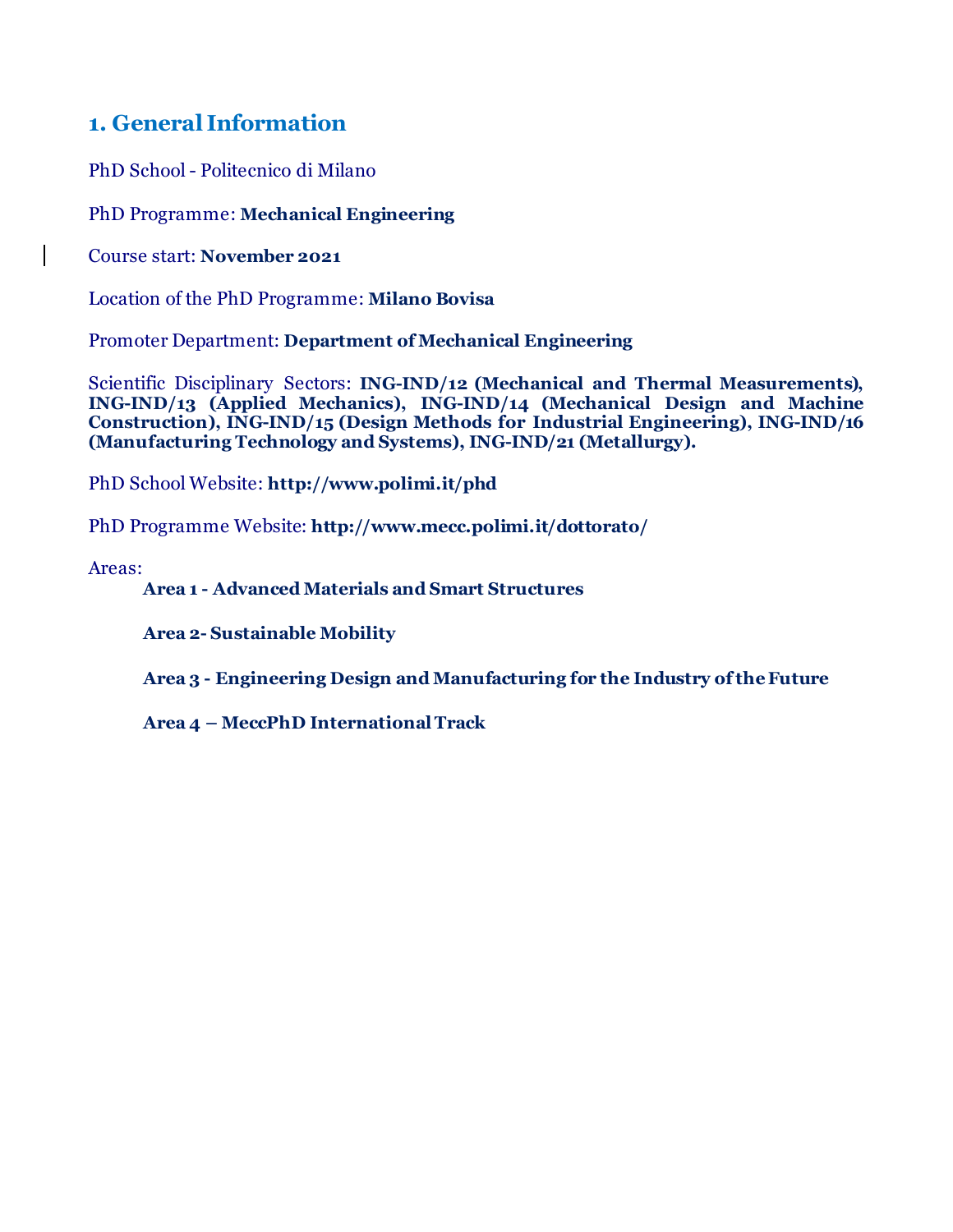# **2. General presentation**

The PhD Programme in Mechanical Engineering of Politecnico di Milano offers top-level knowledge in one of the most profitable sectors in Italy and Worldwide; it is a key instrument to access Academia at national and international level and to achieve prominent positions in large international companies devoted to research and development, innovation and design. The primary employment market is composed of leading companies and organizations dedicated to innovation, research and technical development, high-tech SMEs and governmental departments. Our Programme currently ranks  $15<sup>h</sup>$  in the world according to *QS World University Rankings* (Mechanical, Aeronautical & Manufacturing Engineering 2021), and masters more than 140 PhD Candidates, 26% of them international. Female presence accounts for 14%. The Programme undergoes annually to institutional evaluation at national level (Accreditamento ANVUR); in 2019 we have received full recognition by the Agency, and have also being appointed the seal of "innovative" doctorate, having fulfilled the criteria in terms of Interdisciplinarity, Internationalization, Intersectoriality. The same recognition was granted in 2020.

Our PhD programme is also involved within the 5-year project **"Departments of Excellence",** started in 2018. MeccPolimi, infact, has been selected among over 750 Italian Universities and was appointed an additional funding of 9ml  $\epsilon$ . The project presented is now being developed in the field of Sustainable Mobility, with specific focus on LIghtweight and Smart Structures (LIS4.0). As for doctoral activities, the project will consist in funding 2 PhD scholarships/year for 3 years, and in two additional grants funded by the Department during year 4 and 5. The first 6 scholarships have already been assigned.

The PhD Programme is run by a Coordinator and a Faculty Board. The Coordinator chairs the Faculty Board, oversees the preparation of the annual educational programme and organises the general educational activities of the PhD course (see Attachment A1). The Faculty Board is responsible for the educational programme and for teaching and administrative activities related to the PhD course (see Attachment A2).

The Programme covers a number of different disciplines, being devoted, in particular, to innovation and experimental activities. It relies on the development of an interdisciplinary and integrated high-level educational offer, by focusing on a comprehensive scientific proposal, from conception to realization; the core of our research lines falls within the societal trends identified at international and national levels: sustainable transport, health and wellbeing, clean energy, innovation and job creation. We also have ongoing collaborations with national and international most renowned research groups and laboratories.

Within this scenario, our purpose is to train highly skilled profiles, qualified to meet academic and industrial most challenging demands: our graduates are prepared to embrace careers and industrial paths at the forefront of technology, responding efficiently to a call for innovation and top-level research. We aim at preparing scientists who intend to be mainly involved in the field of Industrial Engineering, addressing theoretical and experimental activities in four major research areas: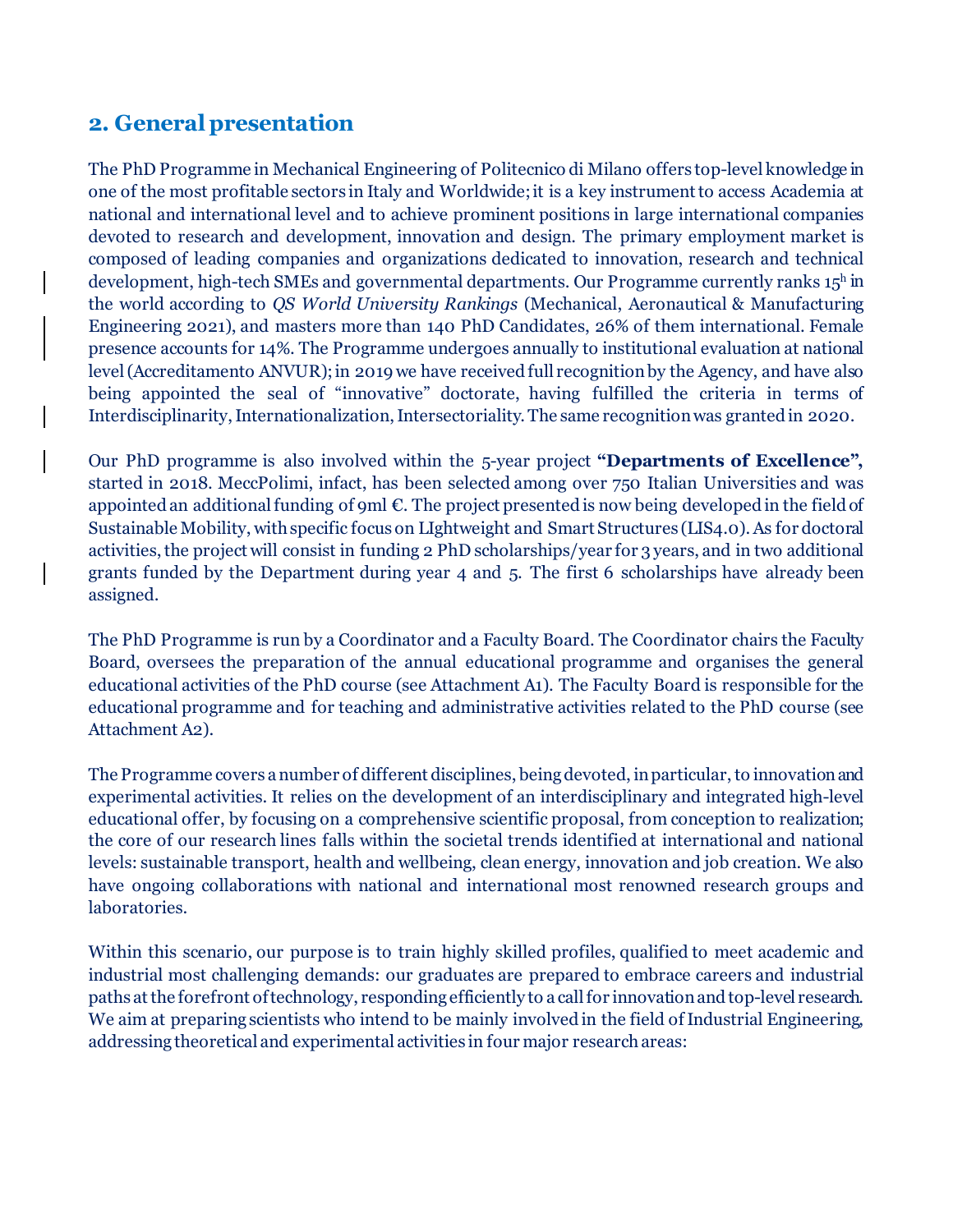#### *Area 1 - Advanced Materials and Smart Structures*

Research on **advanced materials and smart structures** is playing a crucial role in all the branches of mechanical and production engineering. The design and development of innovative **materials** (e.g. nano- and micro-structured materials, foamed alloys, metamaterials, bioinspired ones) is relevant to enhance specific functional properties customized on engineering applications. Both the innovative and existing materials require **new processes** to enhance material performance, to integrate new features and/or reduce the effect on the environment (i.e., eco-friendly production). New (numerical and experimental) multiscale models have to be investigated in order to characterize the mechanical behavior of materials under different service conditions and degradation patterns.

Moving from the material to the component and then to the mechanical systems, **smartness** and **metamaterials** can further help reaching customized functional performance. Development of smart materials, smart components and integrated measurement and control systems can lead to significant benefits (e.g. structural health monitoring, vibration attenuation, energy harvesting, quality control). Eventually, advanced modelling and experimental investigation of the **interaction between the structure and the environment**(e.g., wind engineering, bridge aeroelasticity, tall buildings and roof aerodynamics, cable dynamics, wind turbines) can aid designing a **new generation of large structures**where dynamic control is included at the design level.

#### *Area 2 - Sustainable Mobility*

In order to address the societal challenges defined by EU and referring to  $CO<sub>2</sub>$  emission, energy efficiency, autonomous systems, noise pollution, zero accidents and renewable energy, a wide range of solutions need being studied and developed, which are applicable to the **design, integration of design and manufacturing, testing and monitoring of transport systems, vehicles and infrastructures**. This research area encompasses a wide range of applications related to road, rail, air and waterborne transport modes.

The main topics related to this area are systems and components design, vehicle dynamics and control, vehicle-infrastructure dynamic interaction, vehicle aerodynamics and vibroacoustics, active, passive and preventive safety, intelligent transport systems, diagnostics and prognostics, new and advanced propulsion systems, energy harvesting solutions and innovative charging methods for ground and maritime applications.

#### *Area 3 - Engineering Design and Manufacturing for the Industry of the Future*

Industrial production in Europe accounts for the 16% of the European GPD and remains a key driver for innovation, productivity and job creation. As stated in the 2014-15 road map of the PPP Factory of the Future "future factory will be clean, highly performing, environmentally friendly and socially sustainable".

This research area focuses on improving the performance of the industry of the future through the innovative application of technologies, processes and methods to the design and manufacturing of industrial products. The entire life cycle of the product is considered and in particular: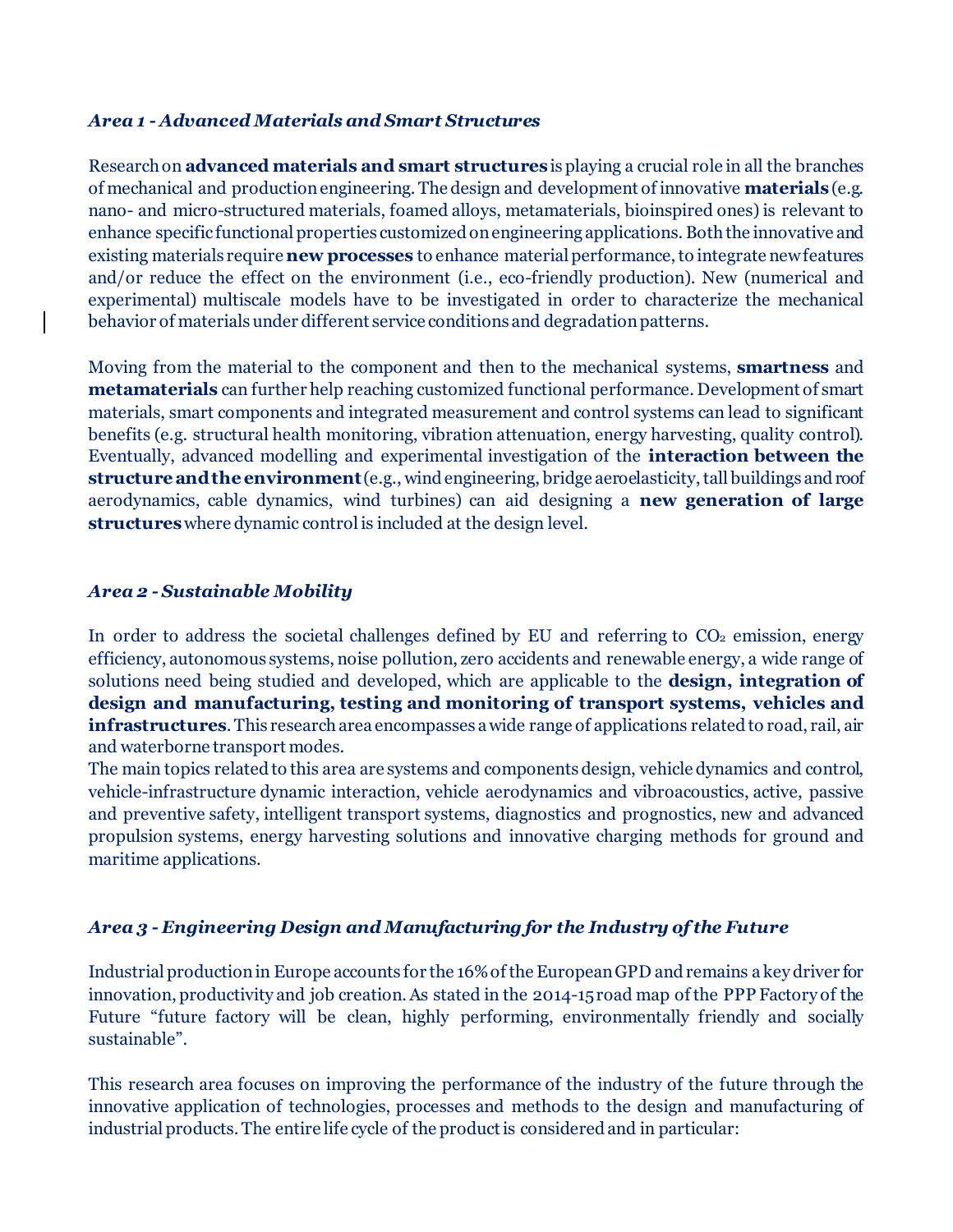- i) R&D&I activities for product and process innovation;
- ii) product ideation and development;
- iii) manufacturing process investigation, optimisation, planning and control;
- iv) manufacturing system design and planning;
- v) product service and disposal.

Hence, all the activities required to transform ideas into final products making use of zero defect, affordable, personalized, and eco-efficient manufacturing processes are integrated and investigated within the context of a highly competitive and globalized world from prototyping to mass production. PhD candidates working in this area will be involved in research activities that address the above targets through projects possibly involving other universities and research institutes, as well as Italian and international companies interested in the same topics.

#### *Area 4 – MeccPhD International Track*

In addition to areas 1, 2 and 3, the PhD Programme in Mechanical Engineering comprises a research area devoted to an **International Track**, designed to foster the development of scientific research topics in collaboration with top-level European Technical Universities. We aim to provide doctoral candidates with highest-level international scientific training in the field of Mechanical Engineering by means of transnational research collaborations and mobility between strategic academic partners.

In fact, **the PhD thesis carried on by candidates enrolled within this area** foresee the supervision of two Faculty members, the first one belonging to PoliMi and the second one to one of the Idea League partner universities: **Chalmers University of Technology, Delft University of Technology, ETH Zurich, RWTH Aachen University.** Candidates selected in this area will develop their doctoral thesis by spending alternative research period/s in the Home/Host University. At the end of the Programme the candidate will receive the title of PhD in Mechanical Engineering from PoliMi(within a cotutelle agreement) or from both universities (if enrolled in the framework of a Double PhD). Within this area three Double PhD Agreements (two with TU Delft and one with RWTH Aachen as well as a four co-supervised thesis with ETH (1) and TU Delft (3).

## **3. Objectives**

 $\mathsf{l}$ 

 $\mathsf{l}$ 

The main target of our Doctoral Programme is to provide PhD candidates with specific training in Mechanical and Industrial Engineering and to strengthen their research skills in industrial and academic contexts. At the end of the PhD Programme our students will be able to carry out innovative projects on product, process and manufacturing systems, by properly considering functionality, constructive and energetic issues, while selecting materials, manufacturing processes, configuration and management strategies for manufacturing systems and measurement control services and devices. In addition to field-related competences, we foster the development of soft/transferable skills by integrating in the doctoral path specifically designed courses and activities delivered by our Doctoral School. The aim is to provide our PhDs with a complete set of transversal competences for their future career.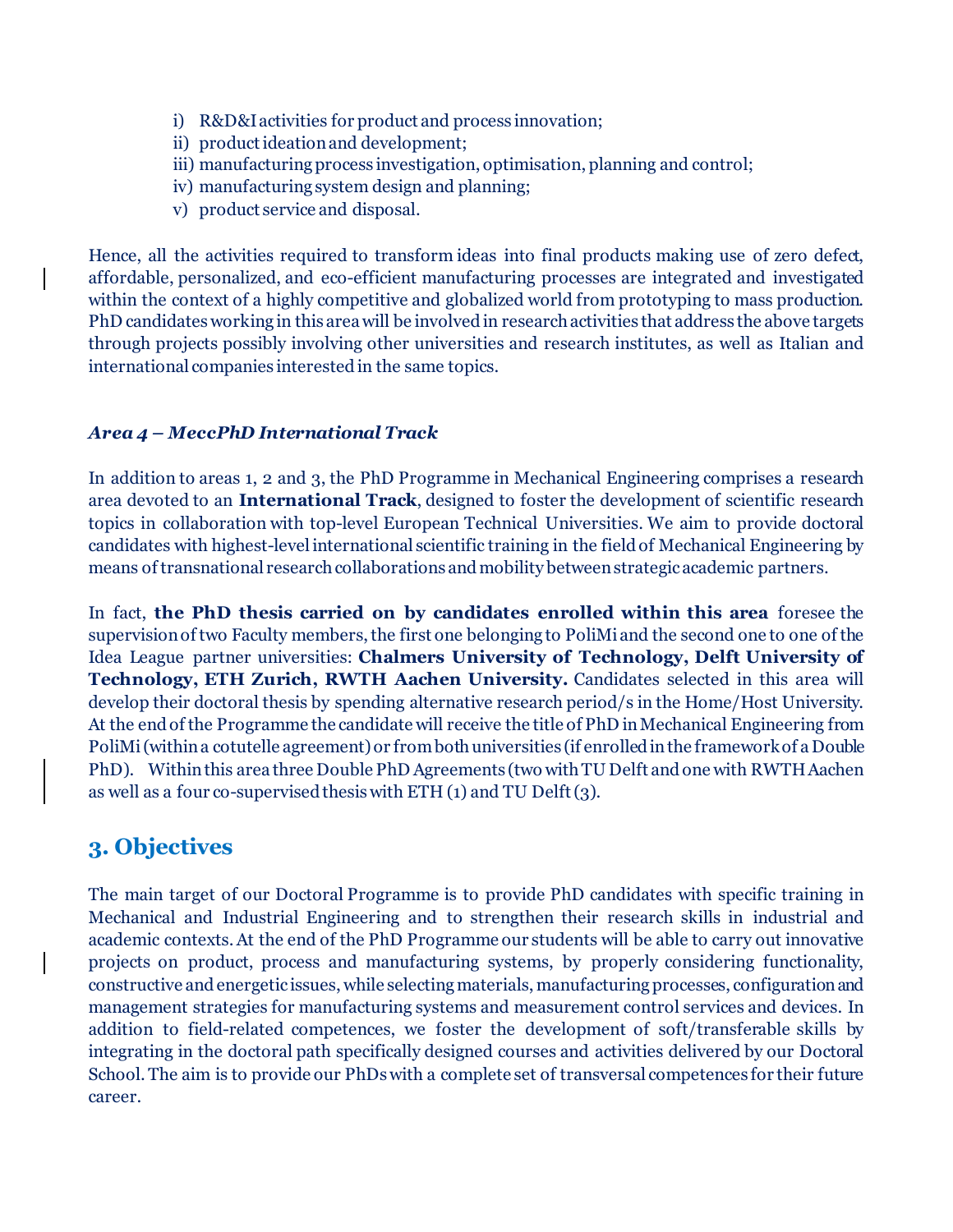# **4. Professional opportunities and job market**

The PhD Programme in Mechanical Engineering offers top-level knowledge in one of the most profitable sectors in Italy and worldwide; it is a key instrument to access leading enterprises and to achieve prominent positions in large international companies devoted to research and development, innovation and design. The primary employment market is composed of leading companies and organizations dedicated to innovation, research and technical development, high-tech SMEs and governmental departments.

The latest survey run by PoliMi Career Service showed that our PhD holders are 97% employed after one year, in national and international companies (50%) and academic and non-academic research institutions (50%) engaged in innovation, research and technical development. On average, the survey showed that people earning our PhD title are paid 35% more than the corresponding employees with a master title.

## **5. Enrolment**

 $\mathsf{l}$ 

 $\mathsf{l}$ 

## **5.1 Admission requirements**

Admission to PhD courses takes place on the basis of public selections; furthermore, Politecnico di Milano, by resolution of the Academic Senate, may stipulate **agreements** with foreign Universities and/or Institutions with the aim of setting up PhD courses that may also involve issue of joint, double or multiple qualifications.

Italian and International citizens can apply. They are requested to have graduated in accordance with the pre-existing laws D.M. 3.11.1999 n. 509, or to hold a Master of Science degree in accordance with D.M. 3.11.1999 n. 509, or a Master of Science in accordance with D.M. 22.10.2004 n. 270, or similar academic title obtained abroad, equivalent for duration and contents to the Italian title, with an overall duration of university studies of at least five years. The certified knowledge of the English language is a requirement for admission. The admission to the Programme is established according to the evaluation of the candidates' curricula, motivation letters, and an illustrative report about the development of a possible PhD research, which candidates will send contextually with their application to the admission announcement.

## **5.2 Admission deadlines and number of vacancies**

The number of vacancies is indicated in the Call for admission to the  $37<sup>th</sup>$  PhD cycle Programmes, available at <http://www.polimi.it/phd>. Scholarships both on general and on specific themes are available, in accordance with what is specified in the call for admission.

Each year, within our Programme, we award approximately 30 scholarships, funded by the Ministry of Education (MIUR), EU and other Governmental projects, and the Department itself. Industrial/external scholarships and Executive PhD paths (candidates employed by industries) are also available; our main scholarship sponsors are: Pirelli, BLM Group, ESA European Space Agency, Rold Elettronica, Saes Getters, ST Microelectronics, Inaf - Osservatorio Astronomico di Brera, Fondazione Politecnico,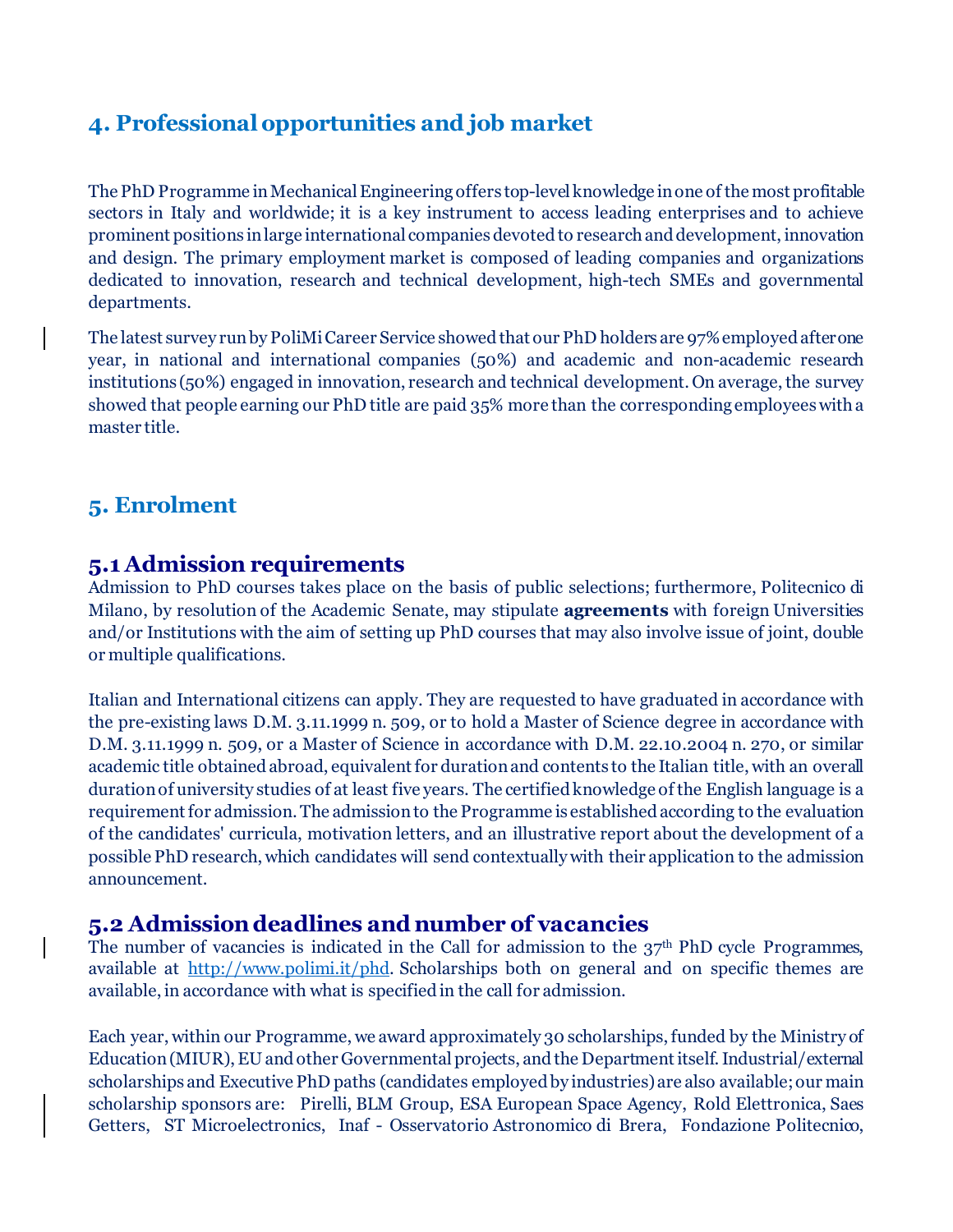Fondazione Cariplo, Comau, MUSP, ITIA-CNR, Clamp,Faro, IIT, , Impact Innovations, Celada, Pama, Tenova, Monzesi, Lamborghini, Iseo Serrature, Eureinox, Baker Hughes, Enel Foundation, GE Power, ENI, Boldrocchi, MCM, Salvi, Pennservice, Thyssenkrupp Steering AG, Rete Ferroviaria Italiana

Our scholarships holders receive 1.325 euro/month (net amount), extra- funding (550 euro/month) for research periods abroad, and benefit from financial aid for research materials and conferences. All positions are free of tuition fees.

# **6. Contents**

## **6.1 Research development**

The aim of the Doctoral Programmes of Politecnico di Milano is the development of a research-oriented mind-set, together with specific expertise and skills related to the selected research topic. During their doctoral career, candidates must acquire problem-solving capabilities in a complex context, including in-depth analysis of the problem, identification of an original solution and capability of evaluating its applicability in a given context. These skills provide PhD candidates with a solid background, suitable both for the academic field and the private or public sector.

The main objective is the development of an original research contribution: candidates are asked to acknowledge and complete the state of the art in the selected field, thus being able to produce, with the PhD thesis, innovative knowledge in the specific research topic. In addition, the contents should be coherent with the research topics developed within the department in which the PhD Programme is carried out, achieving a grade of complexity to be dealt with team working, within the Department research lines/groups, and in collaboration with international teams.

The research activity is normally carried out in the first 2.5 years and is then followed by the submission of a Doctoral Dissertation. The document shall provide scientific original contribution and state of the art in the field, methodology, final outcomes and possible further developments. In particular, within the PhD Programme in Mechanical Engineering the Doctoral Dissertation can be presented both in the form of a *"monograph"* or as *"article-based*". The *article-based* thesis should be a coherent piece of writing consisting in the presentation of at least 3 published original papers written by the PhD candidate as principal author, addressing a single main overarching goal. Specific regulations are available at Department level.

The doctoral activity is carried out under the guidance of a Supervisor, responsible for candidate's research activity, study plan and thesis development. The Supervisor can belong to an institution other than Politecnico di Milano; s/he can be supported by one or more co-supervisors. Also, within the first six months, a member of the PhD Faculty is chosen as Tutor, who will monitor the overall achievements of the student and oversee quality and coherence of study plan and research activity. The Faculty Board may assign extra course credits to one or more candidates, in case they need to complete their preparation in specific topics, relevant for their research projects.

## **6.2 Requirements for the PhD Title achievement**

The achievement of the PhD title in Mechanical Engineering requires at least three years of full-time study and research, and the development of a PhD thesis. Also, aminimum of 20 credits from PhD-level courses must be achieved as follows (*see also paragraph 6.3*):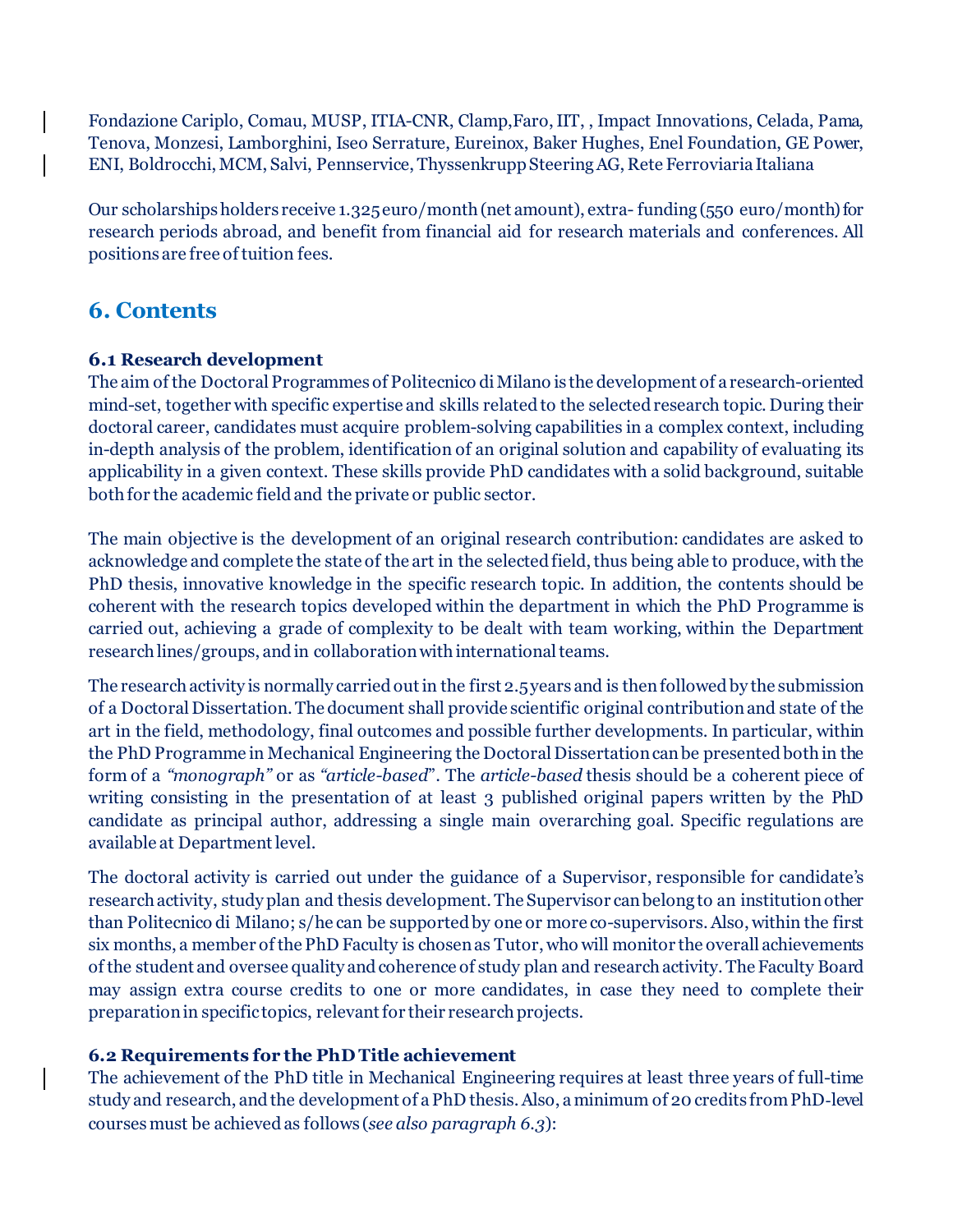- at least 10 credits should be selected on topics connected with the research subject, from PhD courses offered by the PhD Programme in Mechanical Engineering (or other Departments) and/or other Universities (subject to the approval of Supervisor);
- at least 10 credits should be selected from PhD courses offered by the PhD School of Politecnico di Milano, aimed at training the PhD candidates in soft and transferable skills. The skills and abilities provided by these courses are expected to help candidates across different areas of their careers in order to respond to the rapidly evolving needs of the global economy and society at large. The courses are held by internal Faculty or external professors/experts in the specific topic. The following **table**shows the list of the course offered by the PhD School for the Academic year 2021-2022:

| <b>Lecturer</b>                | <b>Course</b>                                                  |  |  |
|--------------------------------|----------------------------------------------------------------|--|--|
| <b>Aliverti Andrea</b>         | <b>Ethics in Research</b>                                      |  |  |
| <b>Armondi Simonetta</b>       | <b>Strengthening Critical Spatial Thinking</b>                 |  |  |
| <b>Arnaboldi Michela</b>       | Advanced<br>Interaction<br>Academic<br><b>Skills</b><br>for    |  |  |
|                                | Professionals                                                  |  |  |
| <b>Balducci Alessandro</b>     | Resilience:<br>Social,<br>Approaches to<br>Economic,           |  |  |
|                                | Environmental and Technological Challenges of                  |  |  |
|                                | Contemporary Human Settlements                                 |  |  |
| <b>Biscari Paolo</b>           | English for Academic Communication                             |  |  |
| <b>Cardilli Lorenzo</b>        | European Culture                                               |  |  |
| <b>Chiodo Simona</b>           | Epistemology of Scientific and Technological Research          |  |  |
|                                | (Technologies Reshaping Humans)                                |  |  |
| Di Blas Nicoletta              | Professional Communication                                     |  |  |
| <b>Gianinetto Marco</b>        | The Copernicus Green Revolution for Sustainable                |  |  |
|                                | Development                                                    |  |  |
| <b>Iarossi Maria Pompeiana</b> | Power of Images and Visual Communication for                   |  |  |
|                                | <b>Research Dissemination</b>                                  |  |  |
| Jacchetti Emanuela             | Communication Strategies that Score in Worldwide               |  |  |
|                                | Academia                                                       |  |  |
| <b>Lavagna Monica</b>          | Sustainability Metrics, Life Cycle Assessment and              |  |  |
|                                | <b>Environmental Footprint</b>                                 |  |  |
| <b>Mancini Mauro</b>           | Project Management (in Action)                                 |  |  |
| <b>Masarati Pierangelo</b>     | Ethical Aspects of Research on Dual-Use Technologies           |  |  |
| <b>Ossi Paolo Maria</b>        | Sulla responsabilità della Tecnica                             |  |  |
| Paganoni Anna Maria            | La comunicazione nella Scienza                                 |  |  |
| <b>Pizzocaro Silvia Luisa</b>  | Practicing Research Collaboration / La pratica della           |  |  |
|                                | collaborazione nella ricerca                                   |  |  |
| <b>Raos Guido</b>              | Science, Technology, Society and Wikipedia                     |  |  |
| Sancassani Susanna             | Teaching Methodologies, Strategies and Styles                  |  |  |
| <b>Valente Giovanni</b>        | Scientific<br>Philosophy,<br><b>Reasoning:</b><br>Logic<br>and |  |  |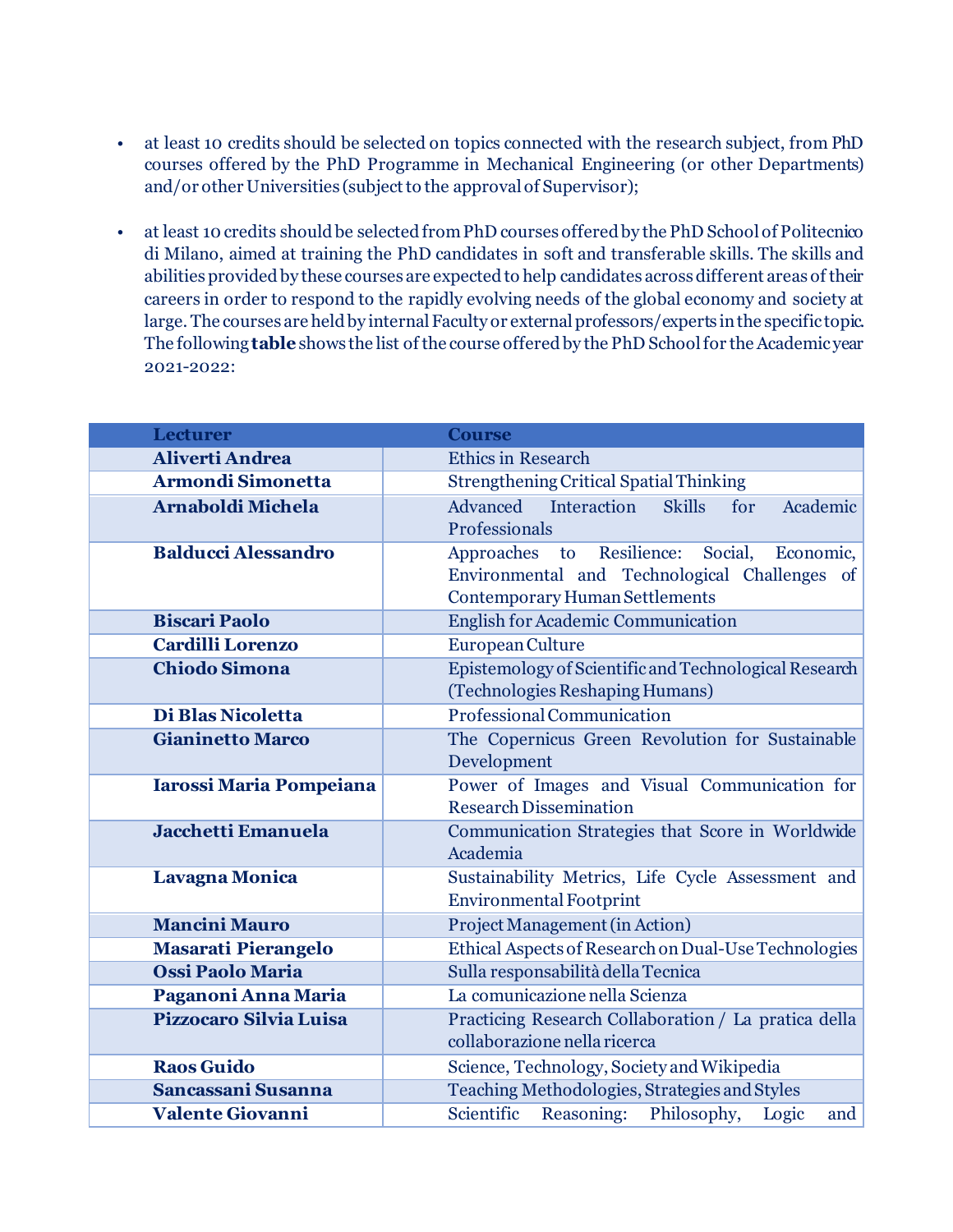|                               | Applications                                  |
|-------------------------------|-----------------------------------------------|
| <b>Volonte' Paolo Gaetano</b> | Introduction to Academic Research             |
| <b>Zani Maurizio</b>          | Laboratorio di insegnamento a classi numerose |

• during the first year, mandatory attendance of at least 75% of our MeccPhD Lectures, monthly seminars delivered by international visiting faculty and researchers on relevant topics in the field of Mechanical Engineering.

Further activities intended to develop the candidate's personal skills and research expertise are encouraged during the PhD path, including stages, external courses (held by companies or other institutions), national and international seminars, conferences and workshops, participation in national and international research projects, support to teaching activities.

Candidates are also strongly encouraged to spend a period of at least 3/6 months doing research activity outside Italy in a research institution (academic or non-academic) and to present their research results in national and international conferences and journals: in order to assess the scientific dissemination skills and to be admitted to the final exam, candidates are required to publish at least one research paper on an international journal and to attend an international conference, presenting the results of their research.

## **6.3 Objectives and general framework of the teaching activities**

The PhD Programmes and the PhD School activate teaching forms of different kind and credit value, including courses, seminars, project workshops, laboratories. These activities aim at:

- 1. developing basic knowledge, common to the PhD Programme;
- 2. examining the basic research issues (problems, theories, research methods) which represent the founding element of the PhD Programme and which identify clearly its cultural position;
- 3. deepening in a specialist way some research issues connected with the problems developed in the thesis.

All PhD-level courses are held in English.

### *Courses and activities are developed as follows:*

### **PREPARATORY COURSES**

If the Supervisor and Tutor find it useful or necessary for the candidate to attend preparatory courses (within Politecnico di Milano) the Faculty Board of the PhD Programme can assign a number of extracredits to be achieved, in order to complete the training path. Credits acquired in this manner will be considered additional, with reference to compulsory credit requirements.

### **MAIN COURSES**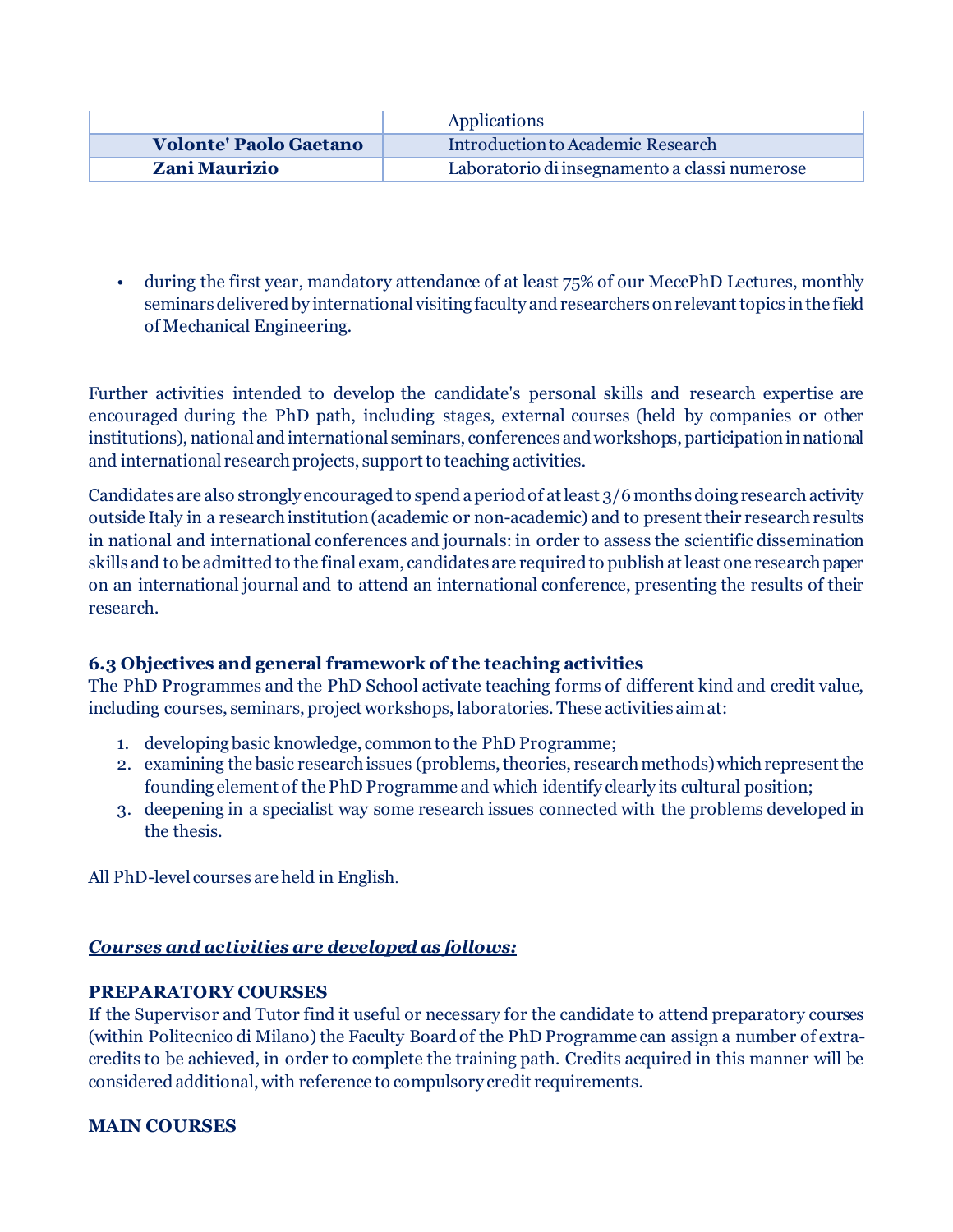Designed to develop PhD candidates' expertise in the area of their thesis, they should be attended in the first two years (mainly in the first year) in order to refine tools and methods to fully develop high-level research in the last part of the PhD path.

### **SPECIALISTIC COURSES, LONG-TRAINING SEMINARS**

The attendance of specialist courses, workshops, schools, seminars is strongly encouraged and (if these seminars, workshops are certified and foresee a final exam) may permit to acquire credits according to the modalities established by the PhD Faculty Board and upon approval of the study plan submitted by the candidate (*point 6.4*). These courses and workshops can also be inserted in the study plan even if they do not foresee a final exam (and therefore not qualified as credits), as optional "additional teaching".

In the following **table** the list of courses offered by the PhD Programme in Mechanical Engineering for the academic year 2021-22 is shown. Additional courses at Programme and School level can be activated afterwards.

| <b>Course</b>                                                                                                                                                               | <b>Lecturers</b>                                                                                                                       | <b>Credits</b> |
|-----------------------------------------------------------------------------------------------------------------------------------------------------------------------------|----------------------------------------------------------------------------------------------------------------------------------------|----------------|
| <b>Bio-Inspired Systems</b>                                                                                                                                                 | Simone Cinquemani<br>Barbara Mazzolai (IIT)                                                                                            | 5              |
| Data and Knowledge in Product<br><b>Development</b>                                                                                                                         | Giorgio Colombo<br>Stefano Borgo (CNR)                                                                                                 | 5              |
| <b>Human Response to Vibration</b>                                                                                                                                          | Marco Tarabini<br>Pierre Lemerle (Institut National de<br>Recherche et de Sécurité)<br>Neil Mansfield (Nottingham Trent<br>University) | 5              |
| <b>Integrated Experimental and</b><br><b>Computational Approaches to the Gabriella Bolzon</b><br>Diagnostics of the Structure and Maria Pia Lamongelli<br><b>Components</b> | <b>Emanuele Zappa</b>                                                                                                                  | 5              |

## **COURSES OFFERED WITHIN THE PHD PROGRAMME IN MECHANICAL ENGINEERING**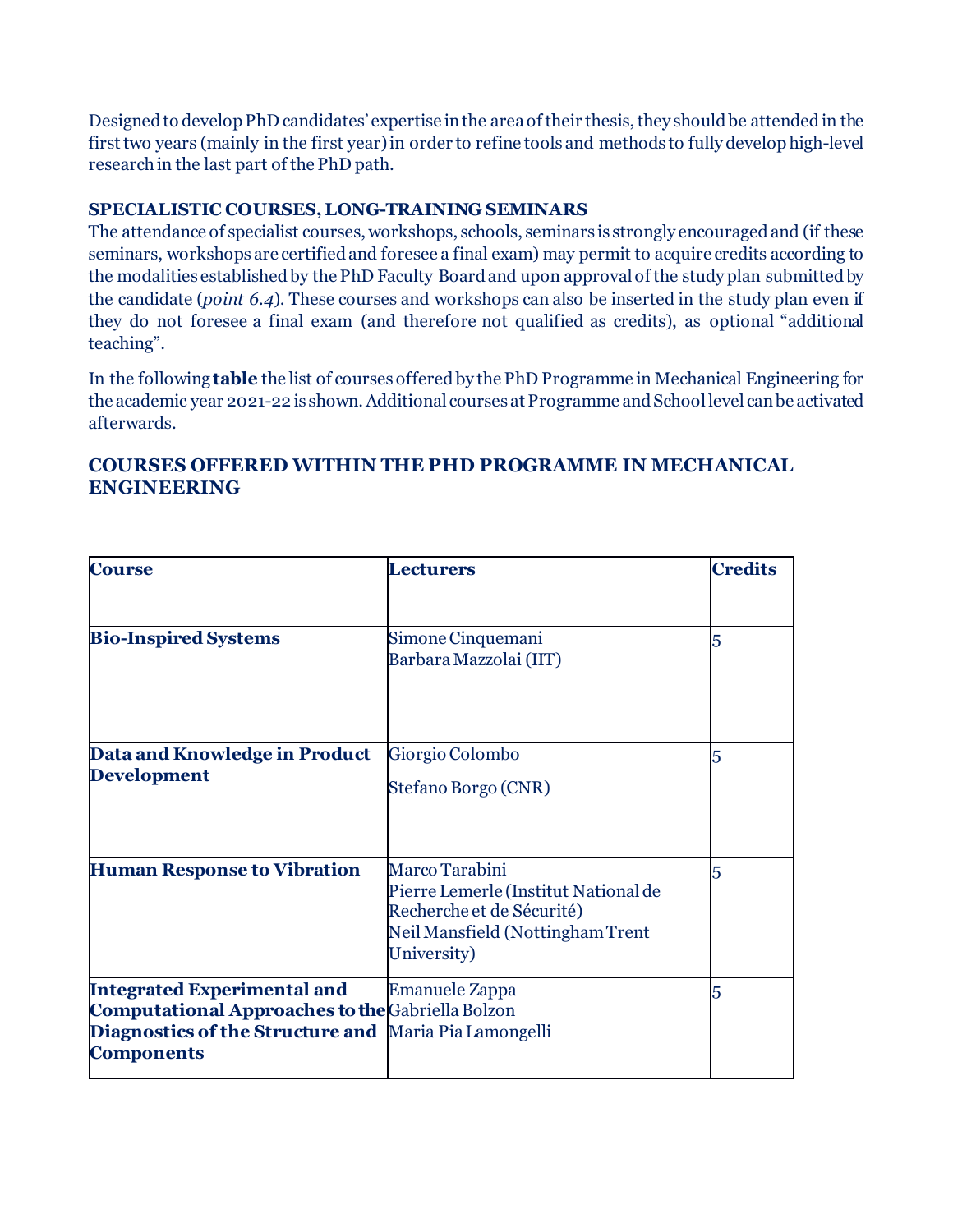| <b>Mechanical Measurements with</b><br><b>Micro Sensors and Embedded</b><br><b>Systems for the Industrial</b><br><b>Engineer</b> | Paolo Chiariotti<br>Alberto Corigliano<br>Diego Melpignano (ST Microelectronics)                           | 5<br>5 |
|----------------------------------------------------------------------------------------------------------------------------------|------------------------------------------------------------------------------------------------------------|--------|
| <b>Methods for Health Monitoring</b><br>and prognosis of Engineering<br><b>Systems Subject to Degradation</b>                    | Claudio Sbarufatti<br><b>Francesco Cadini</b><br>Keith Worden(University of Sheffield)                     |        |
|                                                                                                                                  |                                                                                                            | 5      |
| <b>Multibody System Dynamics</b>                                                                                                 | <b>Federico Cheli</b><br>Pierangelo Masarati                                                               | 5      |
| <b>Smart Materials based on</b><br><b>Metallic and Ceramic Systems</b>                                                           | Riccardo Casati, Francesco Braghin,<br>Elisabetta Gariboldi, Nora Lecis, Carlo<br>Mapelli, Maurizio Vedani |        |
| <b>Statistics in the Big Data Era</b>                                                                                            | Panagiotis Tsiamyrtzis                                                                                     | 5      |
| <b>Wind Farm Control and</b><br><b>Resource Assessment through</b><br><b>Lidar Remote Sensing</b><br><b>Technology</b>           | Alberto Zasso<br>Giacomo Iungo (UT Dallas)                                                                 | 5      |

### **6.4 Presentation of the study plan**

PhD candidates must submit a study plan in agreement with the Supervisor; the study plan may be revised periodically (approximately every three months), in order to adequate it to possible changes in the course list, or to needs motivated by the development of their PhD career. The study plan must be approved by the PhD Programme Coordinator, according to the modalities established by the PhD Faculty Board.

#### **6.5 Annual evaluations**

At the end of each academic year all candidates present their research work to the Faculty Board and receive a formal evaluation (A/B/C/D) in order to be admitted to the following year.Candidates who do not pass the exam are qualified either as "Repeating candidate" (Er) or "not able to carry on with the PhD (Ei)". In the former case (Er), the candidates are allowed to repeat the PhD year at most once. The PhD scholarships – if any – are suspended during the repetition year. In the latter case (Ei) the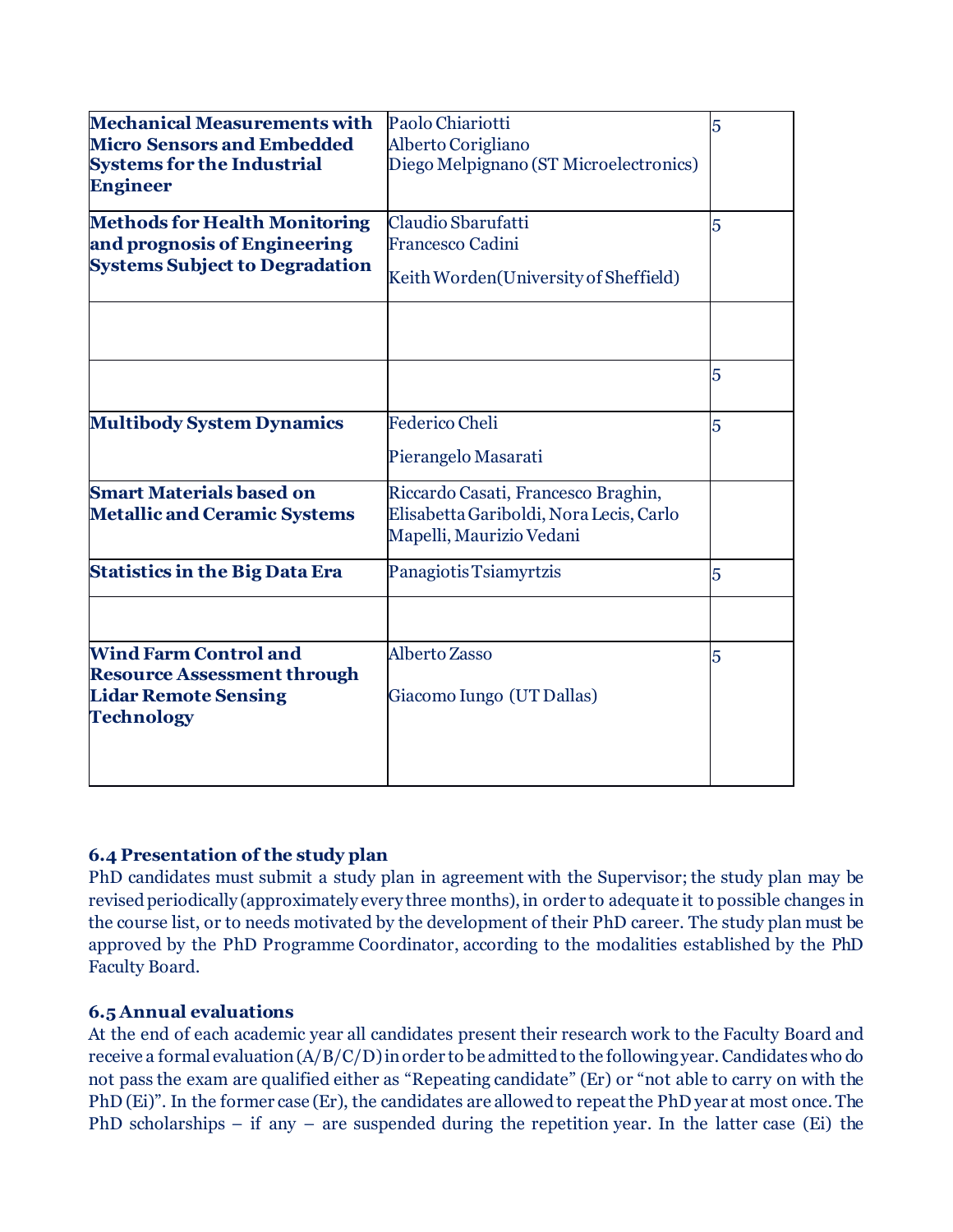candidates are excluded from the PhD programme and lose their scholarships – if any. In case the Faculty Board holds appropriate to assign directly an exclusion evaluation (Ei) without a previous repetition year, the request must be properly motivated, and validated by the PhD School.

## *→ Within the Doctoral Programme in Mechanical Engineering candidates' progression is evaluated as follows:*

- April: semi-annual evaluation (half-year milestone with candidate's Supervisor and Tutor);
- October: admission to the following year (A-B-C-D-E –annual milestone with evaluation of candidates by commissions composed by the Faculty Board).

### **6.6 Final Exam**

Candidates' admission to the Final Exam is determined before the end of the PhD path (during the second half of the  $3^{rd}$  year - 4<sup>th</sup> year in case of international agreements or executive PhDs) by an internal commission composed by Faculty members. If the candidate is admitted to the Final Exam, the thesis[1](#page-12-0) is sent to two external reviewers for evaluation. The reviewers provide two possible outcomes:

### • **Admitted to Final Defence (Oral Exam)**

(The external reviewers can also recommend minor changes).

## • **Postponed (up to 6-months delay)**

(The external reviewers recommend major revisions, and the revised thesis is re-submitted within 6 months: it undergoes a new review and is then admitted to the Oral Exam).

Following the external review, Candidates must make any corrections and/or revisions in consultation with the Supervisor before undergoing the Final Defence, which will be held in front of an examination board (with internal and external members).

The Final Defence consists of a comprehensive presentation of the PhD thesis to the examination board (approx. 50-60 minutes) plus discussion/questioning. The board is asked to discuss the work disclosed in the thesis, its significance, and candidate's overall presentation and Defence. During this phase, the reviewers' written evaluation as well as the candidate's third year assessment are taken into consideration in order to deliberate the final grade, which can be chosen as follows:

- Achievement of the PhD title;
- Achievement of the PhD title With Honors (Cum Laude); Honors requirements are based on the overall activity of the Candidate and are in any case linked to admission grade **A** to the final exam (see point 1). The PhD cum laude is given to the top 5 percent of the graduating class.

<sup>1</sup> Starting with the 32nd cycle of the PhD Programme in Mechanical Engineering, the PhD Faculty Board has approved the introduction of a **second track** for the submission of the final PhD Thesis. In addition to a standard "monograph", the PhD Thesis can also be presented as *article-based*.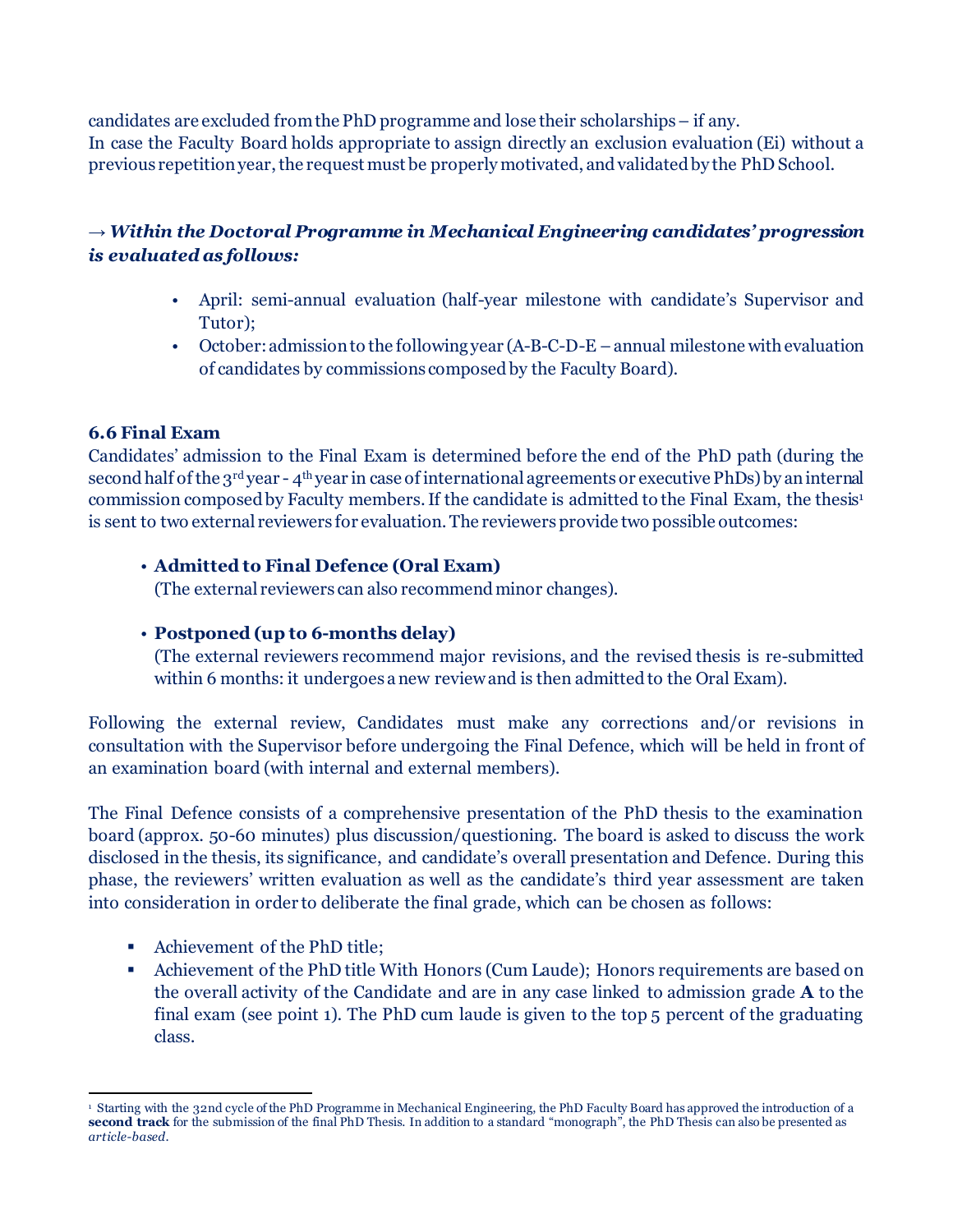## **7. Laboratories**

One of the key elements of our Doctoral Programme is represented by our laboratories: we feature some of the most unique, active and innovative set-ups in Europe. Learn more on our labs at <http://www.mecc.polimi.it/us/research/departmental-laboratories/> an[d http://www.mecc.polimi.it/us/research/interdepartmental-laboratories/](http://www.mecc.polimi.it/us/research/interdepartmental-laboratories/).

## **8. Internationalization**

We foster internationalization by strongly recommending and supporting candidates' mobility abroad, for short-term study and research periods up to 18 months. Our Institution is member of Idea League (www.idealeague.org),Alliance4Tech [\(www.alliance4tech.eu\)](http://www.alliance4tech.eu/) and ENHANCE (https://enhanceuniversity.eu/), a group of strategic partnerships with leading European Technical Universities. We also promote, draft and activate European and extra-European Joint Degrees, Double PhDs and Joint Doctoral Thesis (Cotutelle); our Department is actively involved in EU-based and governmental third-level education agreements such as H2020, Erasmus Mundus, China Scholarship Council and Brazilian Confap.

We have ongoing agreements with MIT (Progetto Rocca), Technion – Israel Institute of Technology (Double PhD), Shanghai Jiao Tong University (Double PhD), École Centrale Paris (Cotutelle), Delft University of Technology (Double PhD and Cotutelle), RWTH Aachen (Double PhD), X'ian Jiao Tong University (Double PhD), University of Antwerp (Double PhD), Northwestern Polytechnical University (Double PhD), TUM (Cotutelle), ETH Zurich (Cotutelle), University of Illinois at Urbana Champaign (Cotutelle), Laval University (Double PhD), EAFIT (Cotutelle), Qatar University (Double PhD), AGH - Akademia Górniczo-Hutnicza (Cotutelle), NTNU (Cotutelle), Peter the Great St. Petersburg Polytechnic **University** 

We also have ongoing collaborations within a wider international network, that includes some of the highest-level and best-known universities all over the world, such as the University of California at Berkeley (US), Imperial College London (UK), Tsinghua University (CN), University of Michigan (US), École Polytechnique Fédérale de Lausanne (CH), Norwegian University of Science and Technology (NTNU), University of Southampton (UK), Technical University of Denmark (DK), Pennsylvania State University (US), Chalmers University of Technology (SE), Virginia Tech (US), Technische Universität Berlin (DE), University of Bristol (UK), Warsaw University of Technology (PL), The University of Sheffield (UK), Politècnica de València (ES)

## **9. Intersectoriality**

<span id="page-12-0"></span>Interaction with, and exposure to non-academic sectors, provides significant benefits to both doctoral candidates and research and innovation employment sectors. Direct exposure to the challenges and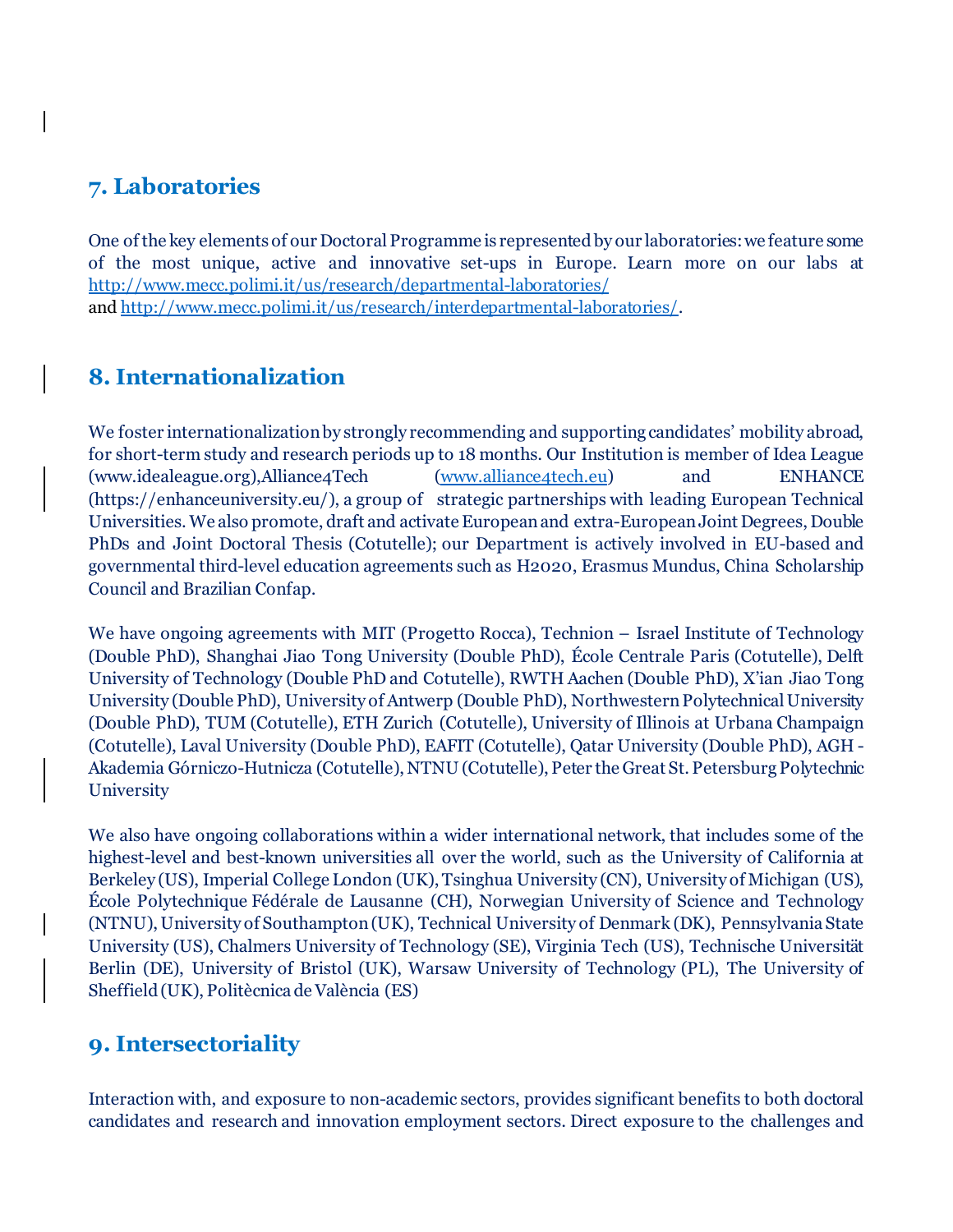opportunities in non-academic sectors of the economy andof society at large, is fostered within our PhD Programme by networking, inter-sectoral mobility and wide access to knowledge.

In particular, we have ongoing collaborations with a number of SMEs, international companies and research agencies, such as Pirelli, BLM Group, ESA European Space Agency, Rold Elettrotecnica, Saes Getters, ST Microelectronics, Tesmec, Inaf - Osservatorio Astronomico di Brera, Fondazione Politecnico, Fondazione Cariplo, Comau, MUSP, ITIA-CNR, Clamp,IIT, Impact Innovations, Celada, Pama, Tenova, Monzesi, Lamborghini, Iseo Serrature, Eureinox, Baker Hughes, Enel Foundation, GE Power, ENI, Boldrocchi, MCM, Salvi, Pennservice, Univerlecco, Thyssenkrupp Steering AG, Rete Ferroviaria Italiana

# **10. Interdisciplinarity**

Starting with the 33<sup>rd</sup> cycle (2017) a multidisciplinary doctoral path was introduced within Politecnico, and 20 additional grants were funded with the aim of developing a research activity co-supervised by Faculty members belonging to two different doctoral programmes, on strategic research themes (Industry 4.0, Health, Smart Cities, Hight Risks, Cultural Heritage).

Our Doctoral Programme is currently mastering 15 PhD interdoctoral Phd Thesis (3 appointedin 2018, 8 in 2019 and 4 in 2020); 7 are managed directly by our Department, and 8 are run by other Doctoral Programmes. . 5 more interdoctoral scholarships managed by our PhD programme will be included in the 37th Cycle PhD call, together with 2 more interdisciplinary scholarships handled by other doctoral programmes.

## **11. Contacts**

**PhD Programme Coordinator:** Prof. Daniele Rocchi [daniele.rocchi@polimi.it](mailto:daniele.rocchi@polimi.it)

### **PhD Office:**

Lucia Ferrari ph: +39 02 2399 8555 lucia.ferrari@polimi.it phd-dmec@polimi.it

Daniela Ripanti ph: +39 02 2399 8497 [daniela.ripanti@polimi.it](mailto:daniela.ripanti@polimi.it) [phd-dmec@polimi.it](mailto:phd-dmec@polimi.it)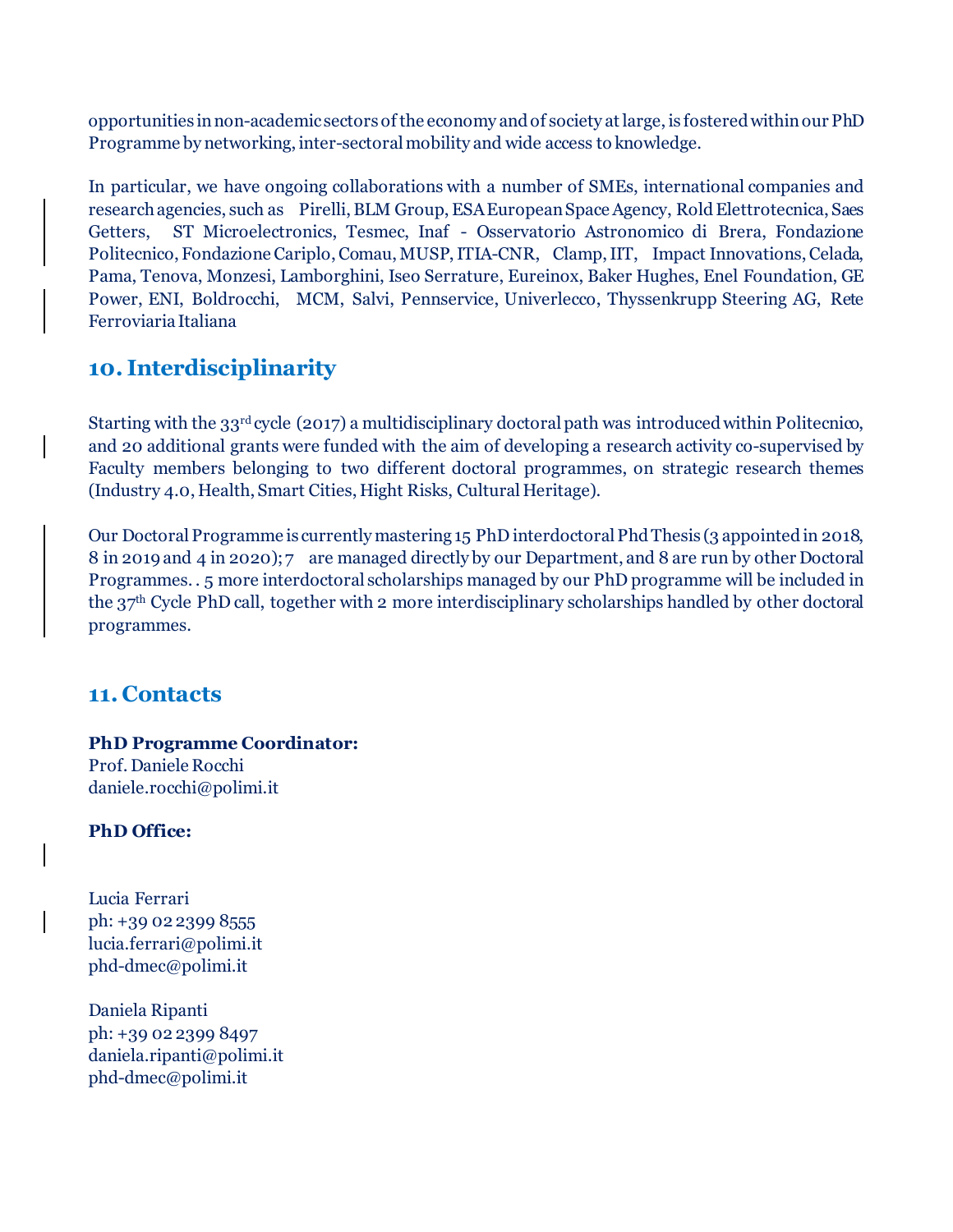# **Attachment A1 – PhD Programme Coordinator**

**Prof. Daniele Rocchi - Short CV**

Professor at the Department of Mechanical Engineering, Politecnico di Milano

#### **PROFESSIONAL PROFILE**

Mechanical Engineer

Since 2002: Researcher in Applied Mechanics at the Department of Mechanical Engineering of Politecnico di Milano;

Since 2014: Associate Professor at the Department of Mechanical Engineering of Politecnico di Milano. Since 2019: Professor at the Department of Mechanical Engineering of Politecnico di Milano

#### **SCIENTIFIC ACTIVITY**

The research activity is mainly focused on the dynamics of mechanical systems and in particular ontheir interaction with the wind (wind engineering) through a continuous synergic use of experimental and numerical approaches (both by developing specific numerical models and by using CFD simulations.

The scientific activity is completed with 32 papers on international journals, more than 100 contributions on International Conferences, almost 30 contributions on national journals and congresses, the supervision of 6 PhD students and the scientific and technical responsibility of several projects in these fields

A brief list of the competences is hereinafter reported:

Bridge Aeroelasticity: study of the aeroelastic behavior of long span bridges (stability and buffeting response) through wind tunnel tests on sectional models and full aeroelastic models, CFD simulations and numerical models. Development of numerical models to simulate the non linearities of the aeroelastic response of bridges. Study of VIVs (Vortex Induced Vibrations). Design of wind barriers through wind tunnel tests.

Cable Dynamics: study of the wind energy input through wind tunnel tests on single and bundle cables. Experimental analysis in water tunnel and CFD analysis of devices to reduce vortex induced vibrations of cables. Wind tunnel study of a cable interaction with a wind turbine wake.

Vehicle Aerodynamics:

RAILWAY VEHICLES: study of the cross wind effects on railway vehicles through wind tunnel tests, CFD simulations and multi-body simulations. Development of a stochastic method to compute the CWCs (Characteristic Wind Curves). Wind tunnel tests, full scale tests and CFD simulations for the analysis of ballast projection, slip-streamand overpressures on noise barrier induced by high speed trains passing. Full scale tests, CFD and numerical simulations to compute the overpressure during tunnel crossing of high-speed trains. Study of the pantograph aerodynamics through wind tunnel tests and numerical simulations of its response to wind loads. Full scale tests and numerical simulations of the pressure comfort for sealed and not sealed trains. HS Train running resistance estimation through full scale tests.

ROAD VEHICLES: Investigation of the dynamic response of a high-sided vehicle passing through the wake of a bridge pylon through wind tunnel tests and numerical simulations.

Wind-building interaction: Wind tunnel tests and CFD studies are used to analyze the genesis of the large pressures peak on suction zones of buildings and roofs through their correlation with the turbulence characteristics (turbulence structures) of the incoming wind.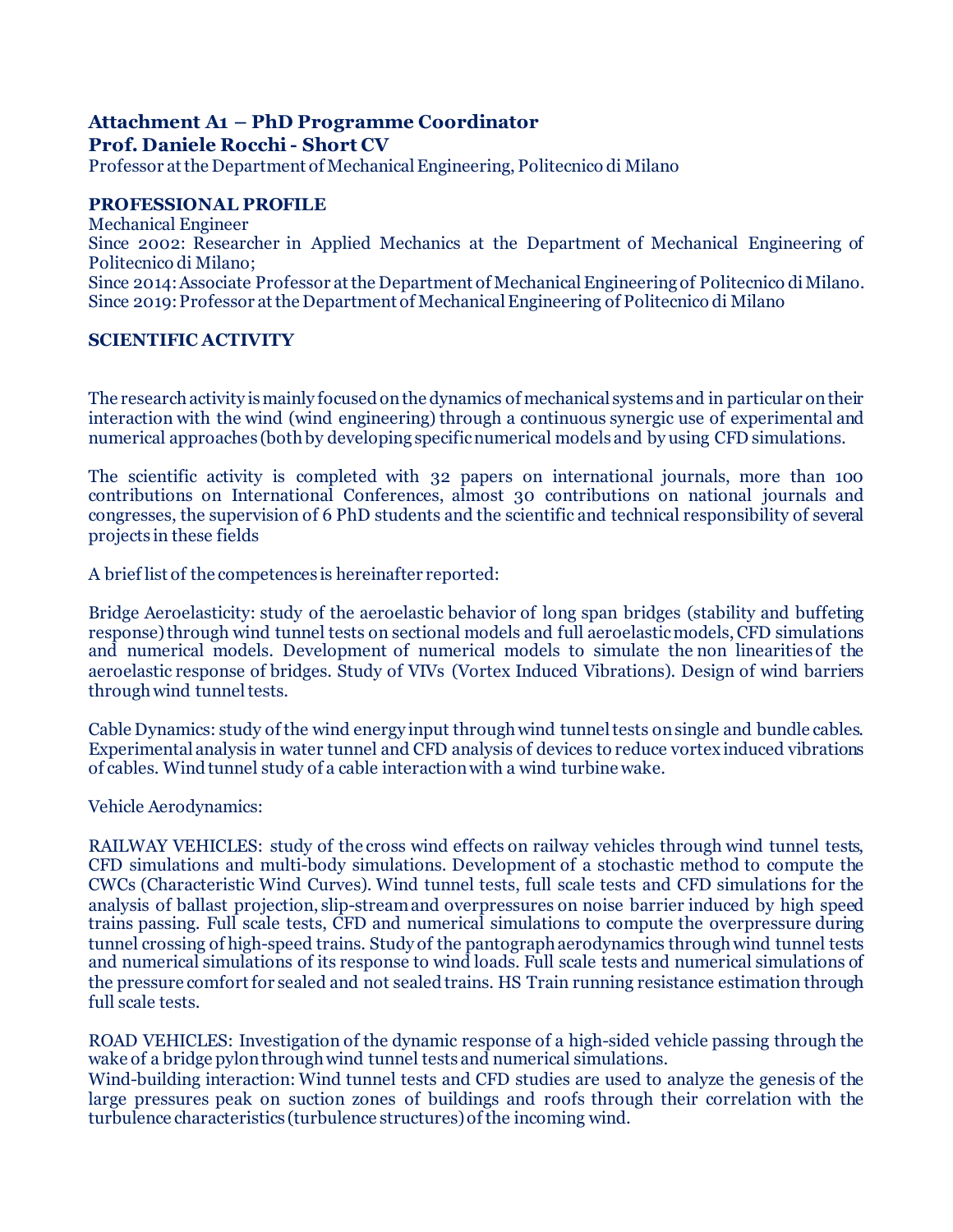Noise and vibrations: Transmission of the vibrations induced by pass-by trains to the surrounding structures in railway field for different infrastructure typologies through full scale experiments. Full scale measurements of the pass-by noise emission from trains through a beam-forming microphone array technique.

#### **QUALIFICATIONS**

• Member of the Board of the Italian Association for Wind Engineering (ANIV, Italian section of the IAWE, International Association for Wind Engineering) for the period 2011-2015 and 2015-2019

• Member of the organizing committee of the Sixth International Colloquium on: Bluff Body (BBAA VI) held in Milan on July 20-24, 2008 under the IAWE (International Association for Wind Engineering) framework

• Member of the scientific committee of the XIII Conference of the Italian Association for Wind Engineering IN-VENTO 2014 that will be held in Genova onJune 22-25, 2014

• Peer reviewer for the following international journals: Journal of Wind Engineering and Industrial Aerodynamics (Elsevier); Journal of Bridge Engineering (ASCE), Vehicle System Dynamics (Taylor&Francis)

• Member of the Faculty of the PhD Programme in Mechanical Engineering of Politecnico di Milano since October 2014

• Deputy Head of the PhD Programme in Mechanical Engineering of Politecnico di Milano since October 2014

• Head of the PhD Programme in Mechanical Engineering of Politecnico di Milano since October 2017

• Member of the Board of directors of the PhD School of Politecnico di Milano since February 2019

• Member of the Scientific board of the GVPM (Wind tunnel of Politecnico di Milano) since April 2017

• Member of the Working group CEN/TC 256 "Railway applications" WG6 "Aerodynamics" since 2006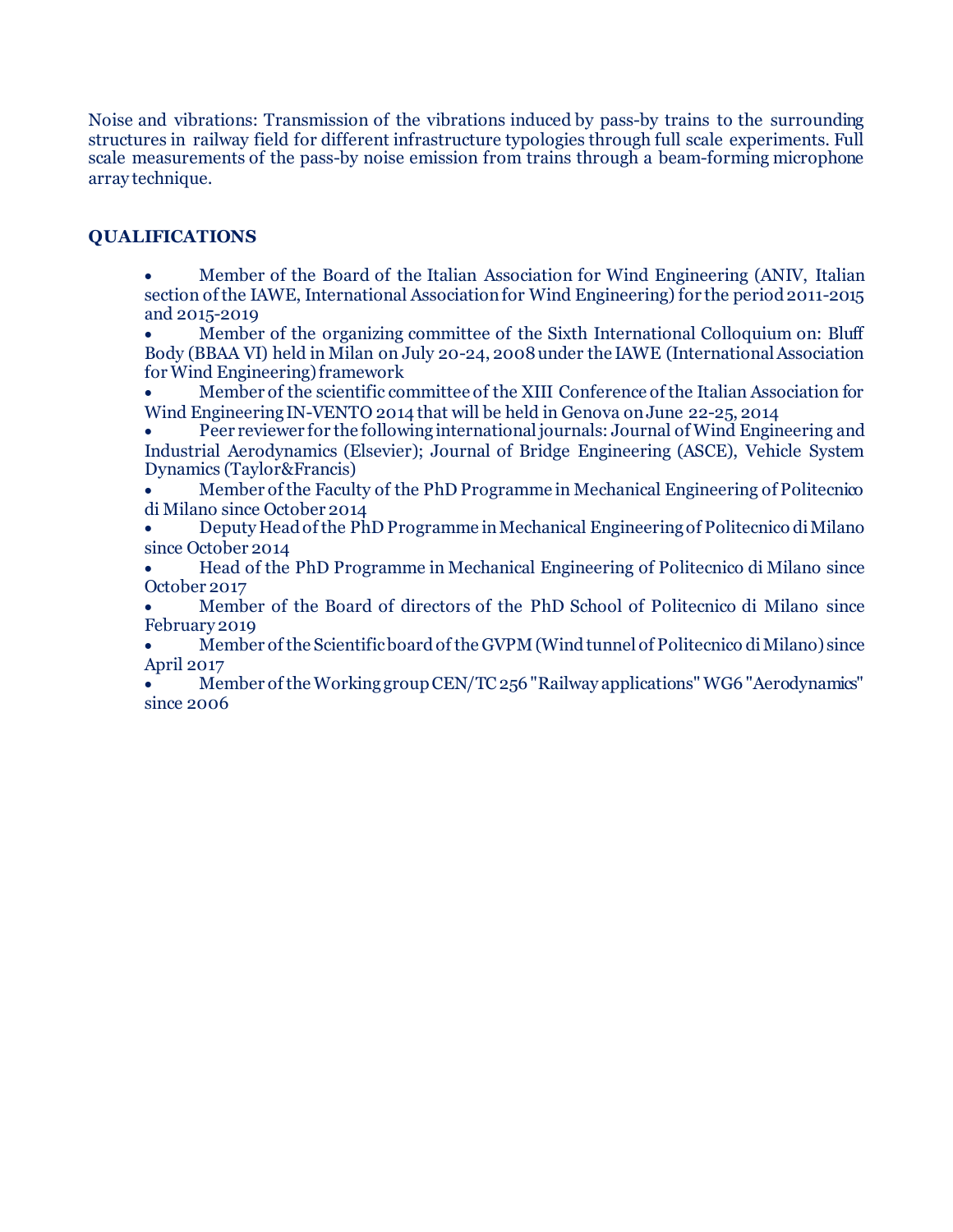|     | <b>Last Name</b> | <b>First Name</b> | <b>Affiliation</b>                                     | <b>SSD</b>   |
|-----|------------------|-------------------|--------------------------------------------------------|--------------|
| 1.  | Rocchi           | Daniele           | Programme Coordinator- Dept. of Mechanical Engineering | $ING-IND/13$ |
| 2.  | <b>Belloli</b>   | Marco             | Dept. of Mechanical Engineering                        | $ING-IND/13$ |
| 3.  | <b>Beretta</b>   | Stefano           | Dept. of Mechanical Engineering                        | $ING-IND/14$ |
| 4.  | Bernasconi       | Andrea            | Dept. of Mechanical Engineering                        | $ING-IND/14$ |
| 5.  | <b>Braghin</b>   | Francesco         | Dept. of Mechanical Engineering                        | $ING-IND/13$ |
| 6.  | <b>Bruni</b>     | Stefano           | Dept. of Mechanical Engineering                        | $ING-IND/13$ |
| 7.  | Cascini          | Gaetano           | Dept. of Mechanical Engineering                        | $ING-IND/15$ |
| 8.  | Cheli            | Federico          | Dept. of Mechanical Engineering                        | $ING-IND/13$ |
| 9.  | Cigada           | Alfredo           | Dept. of Mechanical Engineering                        | $ING-IND/12$ |
|     | 10. Colombo      | Giorgio           | Dept. of Mechanical Engineering                        | $ING-IND/15$ |
| 11. | Colosimo         | Bianca Maria      | Dept. of Mechanical Engineering                        | $ING-IND/16$ |
|     | 12. Corradi      | Roberto           | Dept. of Mechanical Engineering                        | $ING-IND/13$ |
| 13. | Giglio           | Marco             | Dept. of Mechanical Engineering                        | $ING-IND/14$ |
|     | 14. Gobbi        | Massimiliano      | Dept. of Mechanical Engineering                        | $ING-IND/14$ |
| 15. | Guagliano        | Mario             | Dept. of Mechanical Engineering                        | $ING-IND/14$ |
|     | 16. Lecis        | Nora              | Dept. of Mechanical Engineering                        | $ING-IND/21$ |
|     | 17. Manzoni      | Stefano           | Dept. of Mechanical Engineering                        | $ING-IND/12$ |
|     | 18. Mapelli      | Carlo             | Dept. of Mechanical Engineering                        | $ING-IND/21$ |
|     | 19. Mastinu      | Gianpiero         | Dept. of Mechanical Engineering                        | $ING-IND/14$ |
|     | 20. Matta        | Andrea            | Dept. of Mechanical Engineering                        | $ING-IND/16$ |
|     | 21. Monno        | Michele           | Dept. of Mechanical Engineering                        | $ING-IND/16$ |
|     | 22. Pennacchi    | Paolo             | Dept. of Mechanical Engineering                        | $ING-IND/13$ |
|     | 23. Previtali    | <b>Barbara</b>    | Dept. of Mechanical Engineering                        | $ING-IND/16$ |
|     | 24. Resta        | Ferruccio         | Dept. of Mechanical Engineering                        | $ING-IND/13$ |
|     | 25. Sabbioni     | Edoardo           | Dept. of Mechanical Engineering                        | $ING-IND/13$ |
|     | 26. Saggin       | <b>Bortolino</b>  | Dept. of Mechanical Engineering                        | $ING-IND/12$ |
|     | 27. Tolio        | Tullio            | Dept. of Mechanical Engineering                        | $ING-IND/16$ |
|     | 28. Vedani       | Maurizio          | Dept. of Mechanical Engineering                        | $ING-IND/21$ |

## **Attachment 2 – MeccPhD Faculty Board**